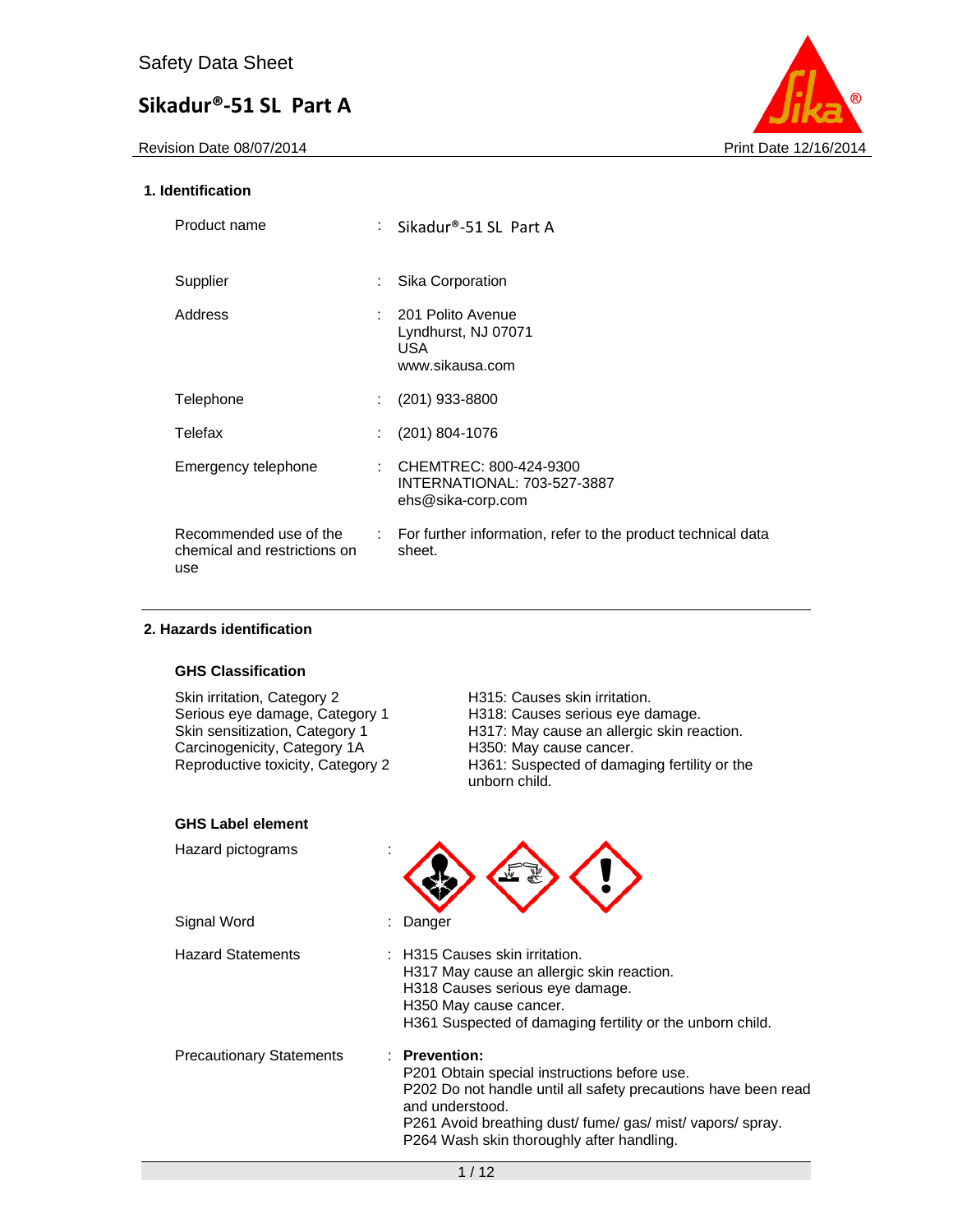Revision Date 08/07/2014 **Print Date 12/16/2014** Print Date 12/16/2014



P272 Contaminated work clothing should not be allowed out of the workplace. P280 Wear eye protection/ face protection. P280 Wear protective gloves. P281 Use personal protective equipment as required. **Response:**  P302 + P352 IF ON SKIN: Wash with plenty of soap and water. P305 + P351 + P338 IF IN EYES: Rinse cautiously with water for several minutes. Remove contact lenses, if present and easy to do. Continue rinsing. P308 + P313 IF exposed or concerned: Get medical advice/ attention. P310 Immediately call a POISON CENTER or doctor/ physician. P333 + P313 If skin irritation or rash occurs: Get medical advice/ attention. P362 Take off contaminated clothing and wash before reuse. **Storage:**  P405 Store locked up. **Disposal:**  P501 Dispose of contents/ container to an approved waste disposal plant.

See Section 11 for more detailed information on health effects and symptoms.

#### **3. Composition/information on ingredients**

#### **Hazardous ingredients**

| l Chemical Name                          | CAS-No.       | Concentration (%) |
|------------------------------------------|---------------|-------------------|
| bisphenol-A-(epichlorhydrin) epoxy resin | 25068-38-6    | $>= 25 - 50 \%$   |
| oxirane, mono[(C12-14-                   | 68609-97-2    | $>= 2 - 5\%$      |
| alkyloxy)methyl]derivatives              |               |                   |
| Phenol, 4-nonyl, branched                | 84852-15-3    | $>= 2 - 5\%$      |
| titanium dioxide                         | 13463-67-7    | $>= 0 - 1\%$      |
| Naphthalene, pure                        | $91 - 20 - 3$ | $>= 0 - 1\%$      |
| Quartz (SiO2)                            | 14808-60-7    | $>= 0 - 1\%$      |

There are no additional ingredients present which, within the current knowledge of the supplier and in the concentrations applicable, are classified as hazardous to health or the environment and hence require reporting in this section.

#### **4. First aid measures**

| If inhaled              | : Move to fresh air.<br>Consult a physician after significant exposure.                                                                      |
|-------------------------|----------------------------------------------------------------------------------------------------------------------------------------------|
| In case of skin contact | : Take off contaminated clothing and shoes immediately.<br>Wash off with soap and plenty of water.<br>If symptoms persist, call a physician. |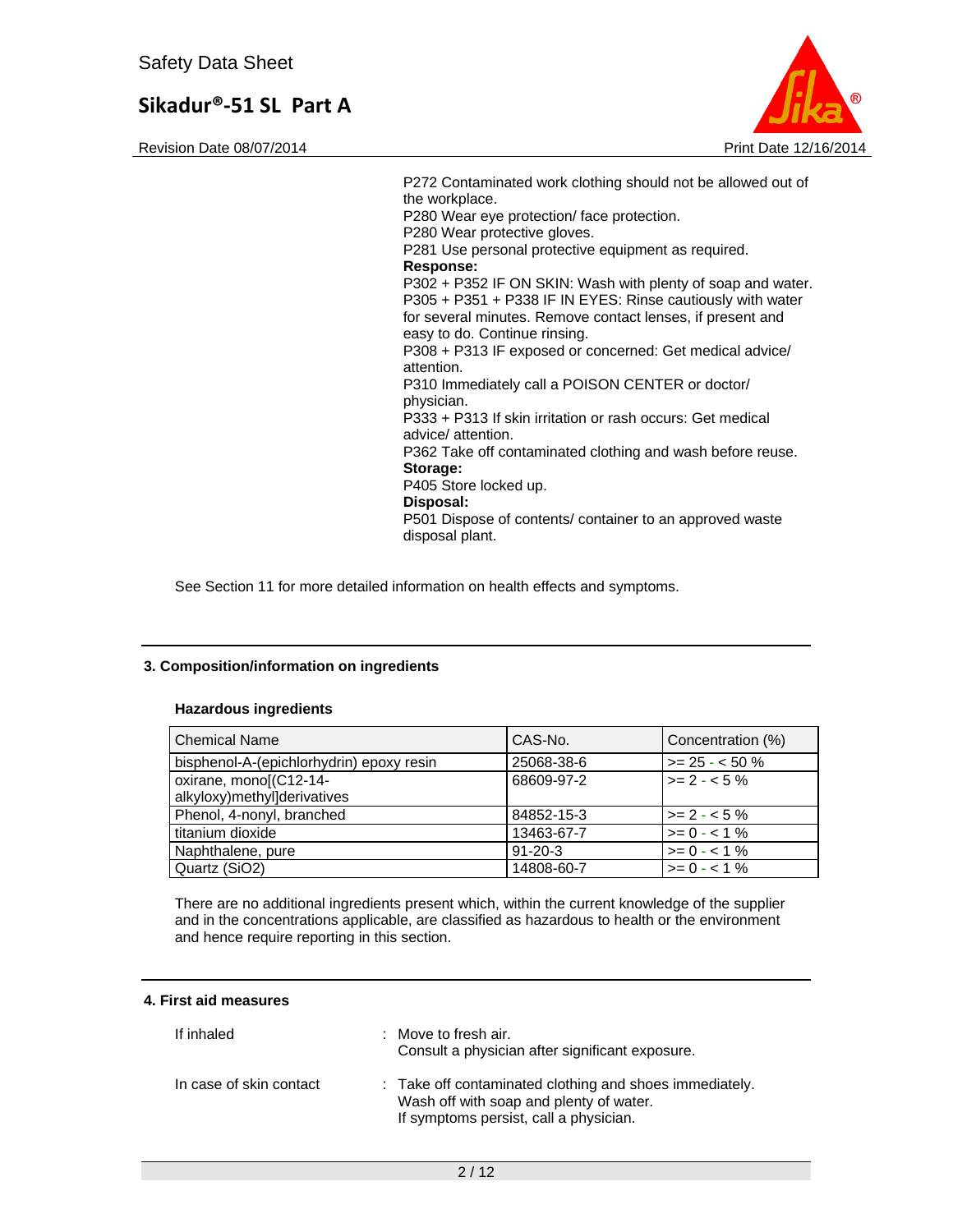

Revision Date 08/07/2014 **Print Date 12/16/2014** 

| In case of eye contact                                            |    | : Small amounts splashed into eyes can cause irreversible<br>tissue damage and blindness.<br>In the case of contact with eyes, rinse immediately with plenty<br>of water and seek medical advice.<br>Continue rinsing eyes during transport to hospital.<br>Remove contact lenses.<br>Keep eye wide open while rinsing. |
|-------------------------------------------------------------------|----|-------------------------------------------------------------------------------------------------------------------------------------------------------------------------------------------------------------------------------------------------------------------------------------------------------------------------|
| If swallowed                                                      |    | Clean mouth with water and drink afterwards plenty of water.<br>Induce vomiting immediately and call a physician.<br>Do NOT induce vomiting.<br>Do not give milk or alcoholic beverages.<br>Never give anything by mouth to an unconscious person.                                                                      |
| Most important symptoms<br>and effects, both acute and<br>delayed |    | : Allergic reactions<br>Excessive lachrymation<br>Erythema<br>Dermatitis<br>See Section 11 for more detailed information on health effects<br>and symptoms.                                                                                                                                                             |
|                                                                   |    | irritant effects<br>sensitizing effects<br>carcinogenic effects                                                                                                                                                                                                                                                         |
| Protection of first-aiders                                        |    | : Move out of dangerous area.<br>Consult a physician.<br>Show this material safety data sheet to the doctor in<br>attendance.                                                                                                                                                                                           |
| Notes to physician                                                | ÷. | Treat symptomatically.                                                                                                                                                                                                                                                                                                  |
| 5. Fire-fighting measures                                         |    |                                                                                                                                                                                                                                                                                                                         |
| Suitable extinguishing media                                      |    | : Use extinguishing measures that are appropriate to local<br>circumstances and the surrounding environment.                                                                                                                                                                                                            |
| Specific extinguishing<br>methods                                 |    | : Collect contaminated fire extinguishing water separately. This<br>must not be discharged into drains.<br>Fire residues and contaminated fire extinguishing water must<br>be disposed of in accordance with local regulations.                                                                                         |

Special protective equipment : In the event of fire, wear self-contained breathing apparatus. for fire-fighters

#### **6. Accidental release measures**

 $\overline{\phantom{0}}$ 

| Personal precautions,            | : Use personal protective equipment.                                                                                                                    |
|----------------------------------|---------------------------------------------------------------------------------------------------------------------------------------------------------|
| protective equipment and         | Deny access to unprotected persons.                                                                                                                     |
| emergency procedures             |                                                                                                                                                         |
| <b>Environmental precautions</b> | : Do not flush into surface water or sanitary sewer system.<br>If the product contaminates rivers and lakes or drains inform<br>respective authorities. |
|                                  | Local authorities should be advised if significant spillages                                                                                            |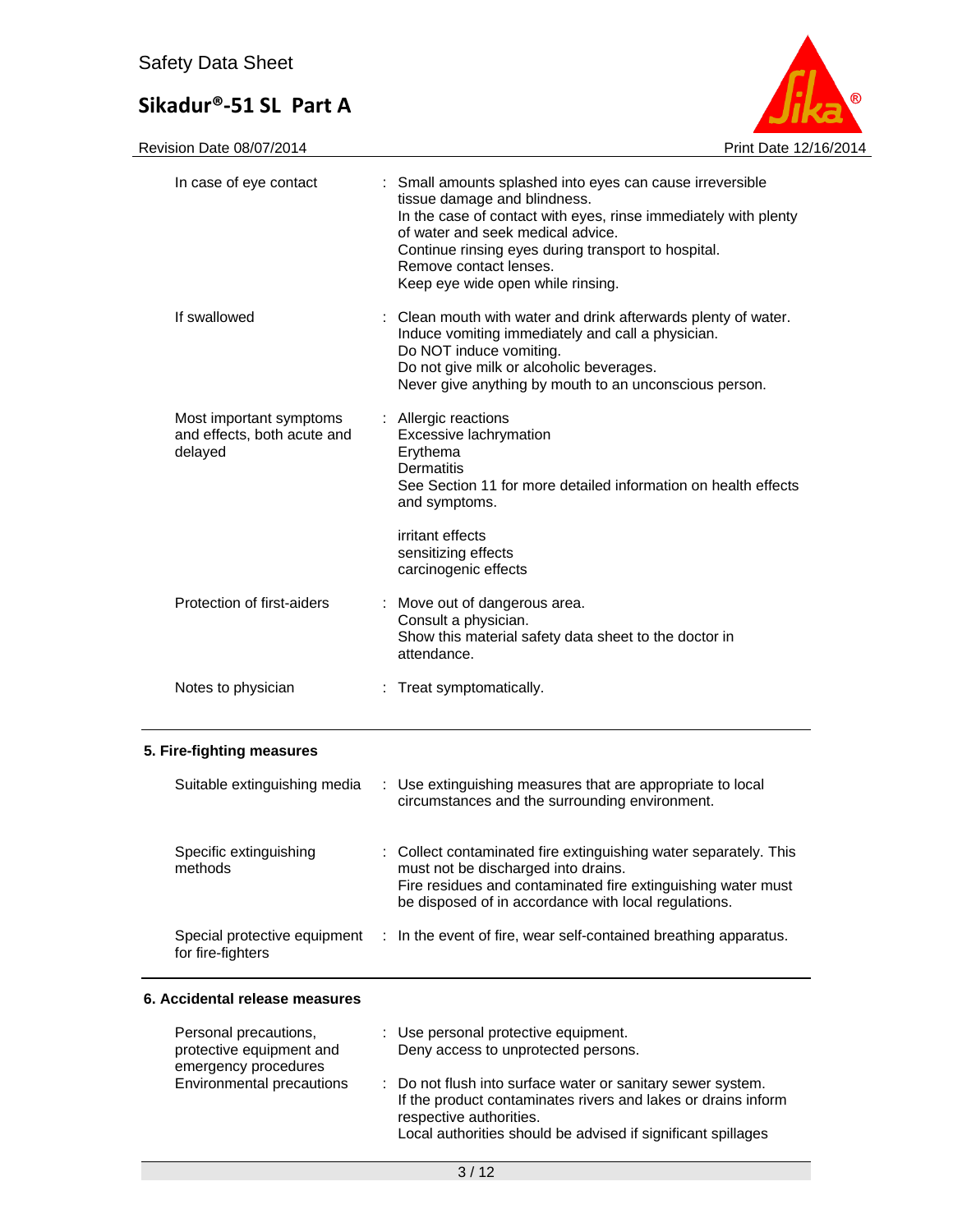Revision Date 08/07/2014 **Print Date 12/16/2014** 



|                                                          | cannot be contained.                                                                                                                                                                                                                                                                                                                                                                                                                                                                                        |
|----------------------------------------------------------|-------------------------------------------------------------------------------------------------------------------------------------------------------------------------------------------------------------------------------------------------------------------------------------------------------------------------------------------------------------------------------------------------------------------------------------------------------------------------------------------------------------|
| Methods and materials for<br>containment and cleaning up | : Soak up with inert absorbent material (e.g. sand, silica gel,<br>acid binder, universal binder, sawdust).<br>Keep in suitable, closed containers for disposal.                                                                                                                                                                                                                                                                                                                                            |
| 7. Handling and storage                                  |                                                                                                                                                                                                                                                                                                                                                                                                                                                                                                             |
| Advice on safe handling                                  | : Do not breathe vapors or spray mist.<br>Avoid exceeding the given occupational exposure limits (see<br>section 8).<br>Do not get in eyes, on skin, or on clothing.<br>For personal protection see section 8.<br>Persons with a history of skin sensitization problems or<br>asthma, allergies, chronic or recurrent respiratory disease<br>should not be employed in any process in which this mixture is<br>being used.<br>Smoking, eating and drinking should be prohibited in the<br>application area. |

Store in original container.

kept upright to prevent leakage. Observe label precautions.

Store in accordance with local regulations.

products.

place.

Conditions for safe storage : Prevent unauthorized access.

Follow standard hygiene measures when handling chemical

Keep container tightly closed in a dry and well-ventilated

Containers which are opened must be carefully resealed and

Materials to avoid : no data available

#### **8. Exposure controls/personal protection**

| <b>Component</b> | CAS-No.    | Basis **     | Value      | <b>Exposure limit(s)*/</b><br>Form of exposure |
|------------------|------------|--------------|------------|------------------------------------------------|
| Limestone        | 1317-65-3  | OSHA Z-1     | <b>TWA</b> | 15 mg/m3<br>total dust                         |
|                  |            | OSHA Z-1     | <b>TWA</b> | $5 \text{ mg/m}$ 3<br>respirable fraction      |
|                  |            | OSHA P0      | <b>TWA</b> | 15 mg/m3<br>Total                              |
|                  |            | OSHA P0      | <b>TWA</b> | $5$ mg/m $3$<br>Respirable fraction            |
| titanium dioxide | 13463-67-7 | <b>ACGIH</b> | <b>TWA</b> | $10$ mg/m $3$                                  |
|                  |            | OSHA P0      | <b>TWA</b> | $10$ mg/m $3$<br>Total                         |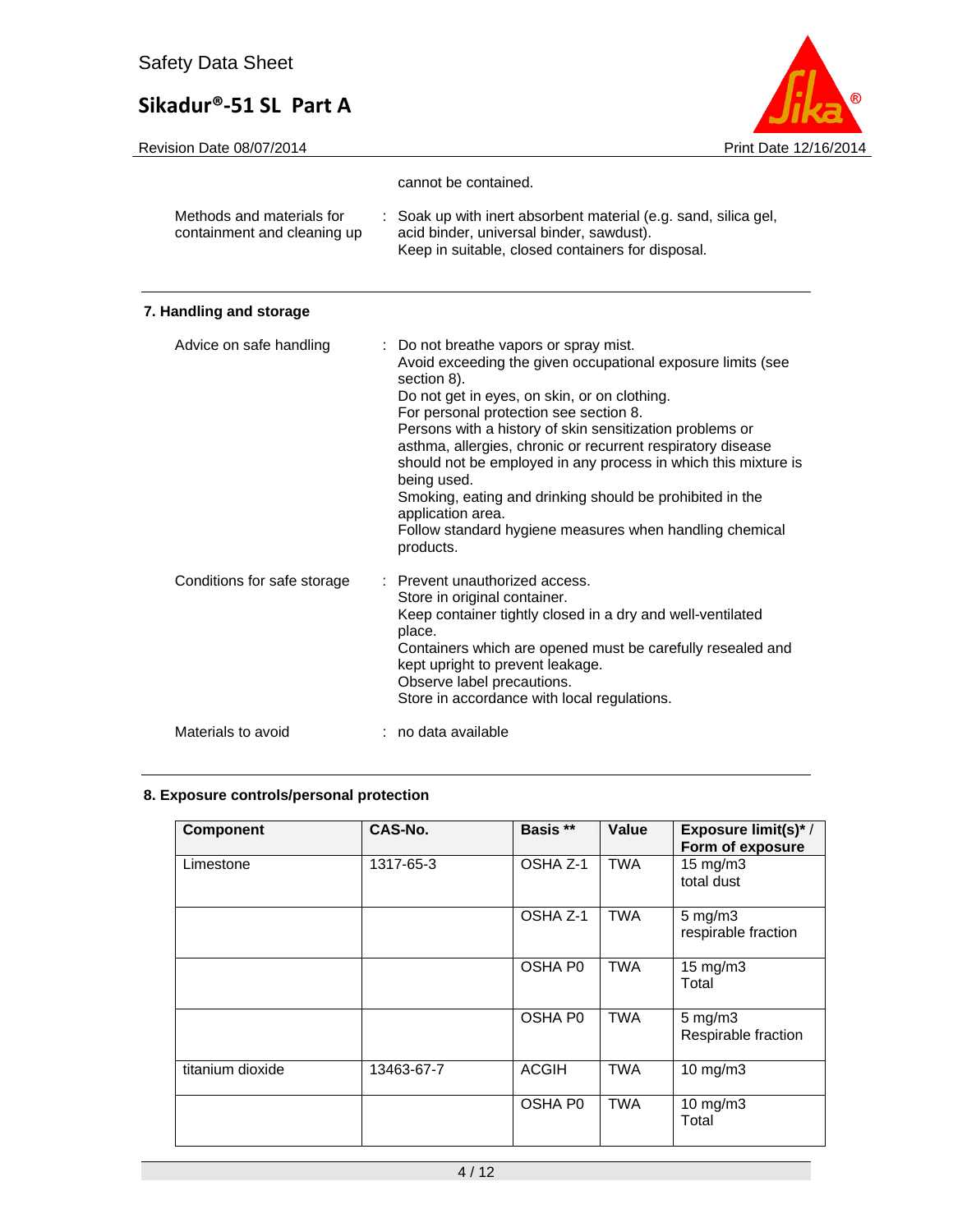Revision Date 08/07/2014 **Print Date 12/16/2014** Print Date 12/16/2014



|                   |               | OSHA Z-1       | <b>TWA</b>  | 15 mg/m3<br>total dust                 |
|-------------------|---------------|----------------|-------------|----------------------------------------|
| Naphthalene, pure | $91 - 20 - 3$ | <b>ACGIH</b>   | <b>TWA</b>  | 10 ppm                                 |
|                   |               | <b>ACGIH</b>   | <b>STEL</b> | 15 ppm                                 |
|                   |               | OSHA Z-1       | <b>TWA</b>  | 10 ppm<br>50 mg/m3                     |
|                   |               | OSHA P0        | <b>TWA</b>  | 10 ppm<br>50 mg/m3                     |
|                   |               | <b>OSHA PO</b> | <b>STEL</b> | $15$ ppm<br>75 mg/m3                   |
| Quartz (SiO2)     | 14808-60-7    | <b>ACGIH</b>   | <b>TWA</b>  | $0.025$ mg/m3<br>Respirable fraction   |
|                   |               | OSHA Z-3       | <b>TWA</b>  | 30 mg/m3 /<br>$%SiO2+2$<br>total dust  |
|                   |               | OSHA Z-3       | <b>TWA</b>  | 10 mg/m3 /<br>$%SiO2+2$<br>respirable  |
|                   |               | OSHA Z-3       | <b>TWA</b>  | 250 mppcf /<br>$%SiO2+5$<br>respirable |
|                   |               | <b>OSHA P0</b> | <b>TWA</b>  | $0.1$ mg/m3<br>Respirable fraction     |

\*The above mentioned values are in accordance with the legislation in effect at the date of the release of this safety data sheet.

#### \*\***Basis**

ACGIH. Threshold Limit Values (TLV) OSHA P0. Table Z-1, Limit for Air Contaminat (1989 Vacated Values) OSHA P1. Permissible Exposure Limits (PEL), Table Z-1, Limit for Air Contaminant OSHA P2. Permissible Exposure Limits (PEL), Table Z-2 OSHA Z3. Table Z-3, Mineral Dust

**Engineering measures** : Use of adequate ventilation should be sufficient to control worker exposure to airborne contaminants. If the use of this product generates dust, fumes, gas, vapor or mist, use process enclosures, local exhaust ventilation or other engineering controls to keep worker exposure below any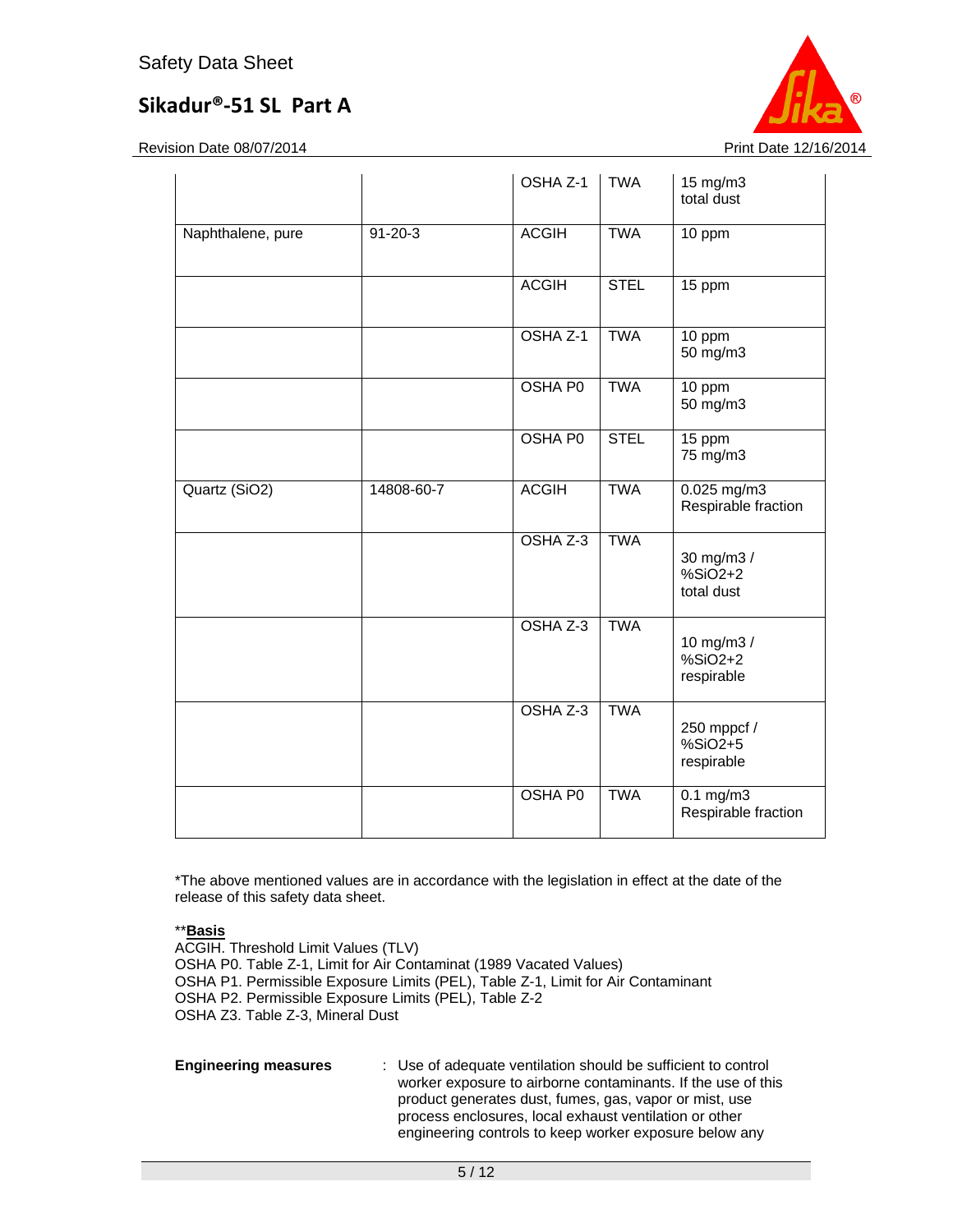

recommended or statutory limits.

| Personal protective equipment |                                                                                                                                                                                                                                                                                    |
|-------------------------------|------------------------------------------------------------------------------------------------------------------------------------------------------------------------------------------------------------------------------------------------------------------------------------|
| Respiratory protection        | : Use a properly fitted NIOSH approved air-purifying or air-fed<br>respirator complying with an approved standard if a risk<br>assessment indicates this is necessary.                                                                                                             |
|                               | The filter class for the respirator must be suitable for the<br>maximum expected contaminant concentration<br>(gas/vapor/aerosol/particulates) that may arise when handling<br>the product. If this concentration is exceeded, self-contained<br>breathing apparatus must be used. |
| Hand protection<br>Remarks    | : Chemical-resistant, impervious gloves complying with an<br>approved standard should be worn at all times when handling<br>chemical products if a risk assessment indicates this is<br>necessary.                                                                                 |
| Eye protection                | : Safety eyewear complying with an approved standard should<br>be used when a risk assessment indicates this is necessary.                                                                                                                                                         |
| Skin and body protection      | : Choose body protection in relation to its type, to the<br>concentration and amount of dangerous substances, and to<br>the specific work-place.                                                                                                                                   |
| Hygiene measures              | : Avoid contact with skin, eyes and clothing.<br>Wash hands before breaks and immediately after handling the<br>product.<br>Remove contaminated clothing and protective equipment<br>before entering eating areas.<br>Wash thoroughly after handling.                              |

## **9. Physical and chemical properties**

| Appearance                                       | ÷.   | liquid                   |
|--------------------------------------------------|------|--------------------------|
| Color                                            | t.   | white                    |
| Odor                                             | t i  | aromatic                 |
| Odor Threshold                                   | ۰.,  | no data available        |
| Flash point                                      | t in | $>$ 212 °F ( $>$ 100 °C) |
| Ignition temperature                             | t.   | not applicable           |
| Decomposition temperature : no data available    |      |                          |
| Lower explosion limit (Vol%) : no data available |      |                          |
| Upper explosion limit (Vol%) : no data available |      |                          |
| Flammability (solid, gas)                        | t i  | no data available        |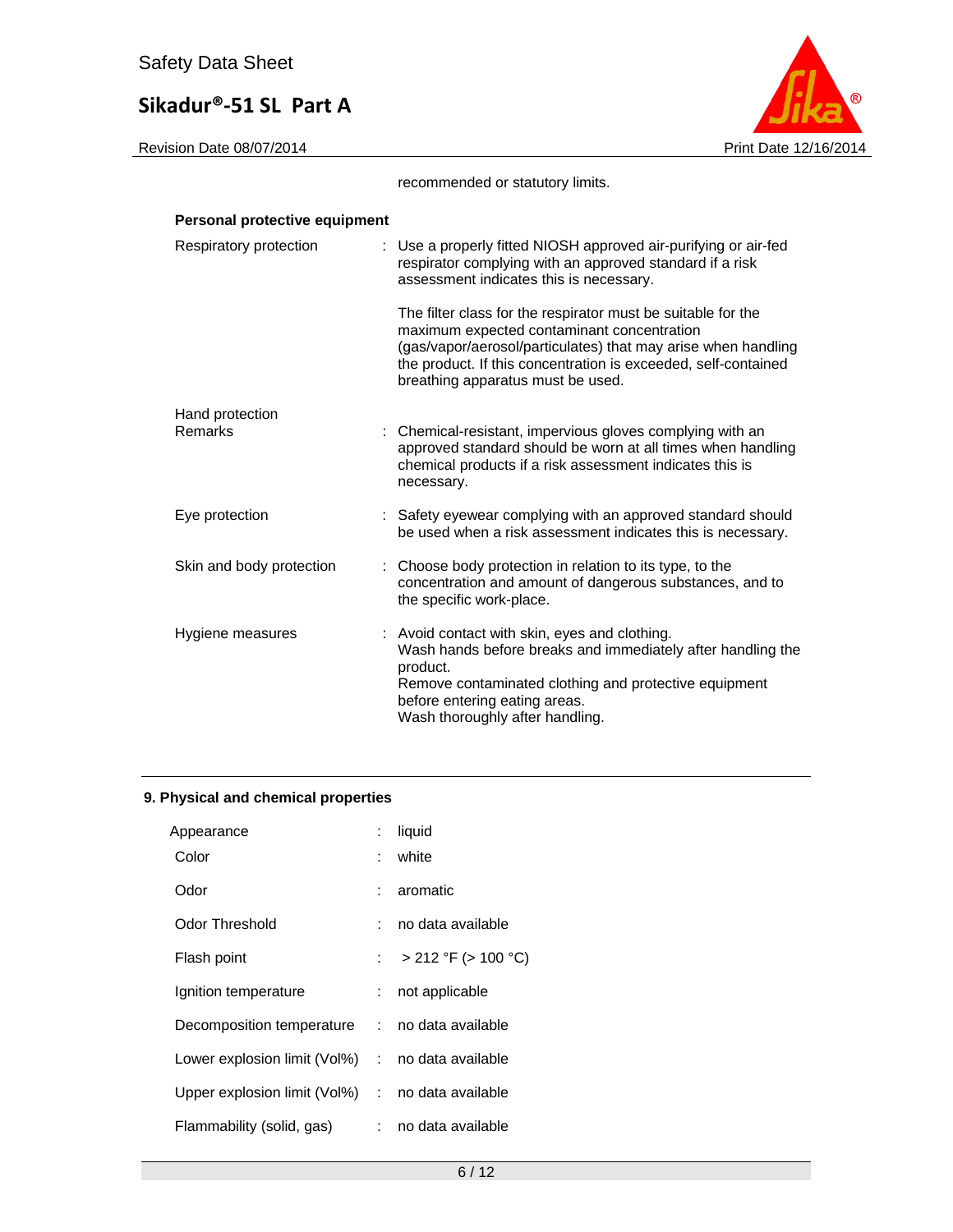

| Oxidizing properties                          | Ì.                   | no data available                   |
|-----------------------------------------------|----------------------|-------------------------------------|
| Autoignition temperature                      | $\ddot{\phantom{a}}$ | no data available                   |
| рH                                            |                      | no data available                   |
| Melting point/range /                         | t                    | no data available                   |
| Freezing point<br>Boiling point/boiling range | ÷                    | no data available                   |
| Vapor pressure                                | ÷                    | no data available                   |
| Density                                       | $\ddot{\phantom{a}}$ | $1.26$ g/cm $3$<br>at 73 °F (23 °C) |
| Water solubility                              | ÷                    | Note: insoluble                     |
| Partition coefficient: n-<br>octanol/water    | t                    | no data available                   |
| Viscosity, dynamic                            | $\ddot{\phantom{a}}$ | no data available                   |
| Viscosity, kinematic                          |                      | $> 20.5$ mm2/s<br>at 104 °F (40 °C) |
| Relative vapor density                        |                      | no data available                   |
| Evaporation rate                              | ÷                    | no data available                   |
| Burning rate                                  | t                    | no data available                   |
| Volatile organic compounds<br>(VOC) content   | t.                   | $38$ $q/l$<br>A+B Combined          |

#### **10. Stability and reactivity**

| Reactivity                            | : No dangerous reaction known under conditions of normal use. |
|---------------------------------------|---------------------------------------------------------------|
| Chemical stability                    | : The product is chemically stable.                           |
| Possibility of hazardous<br>reactions | : Stable under recommended storage conditions.                |
| Conditions to avoid                   | : no data available                                           |
| Incompatible materials                | : no data available                                           |

## **11. Toxicological information**

## **Acute toxicity**

## **Product**

Acute oral toxicity **interest and the CO**: no data available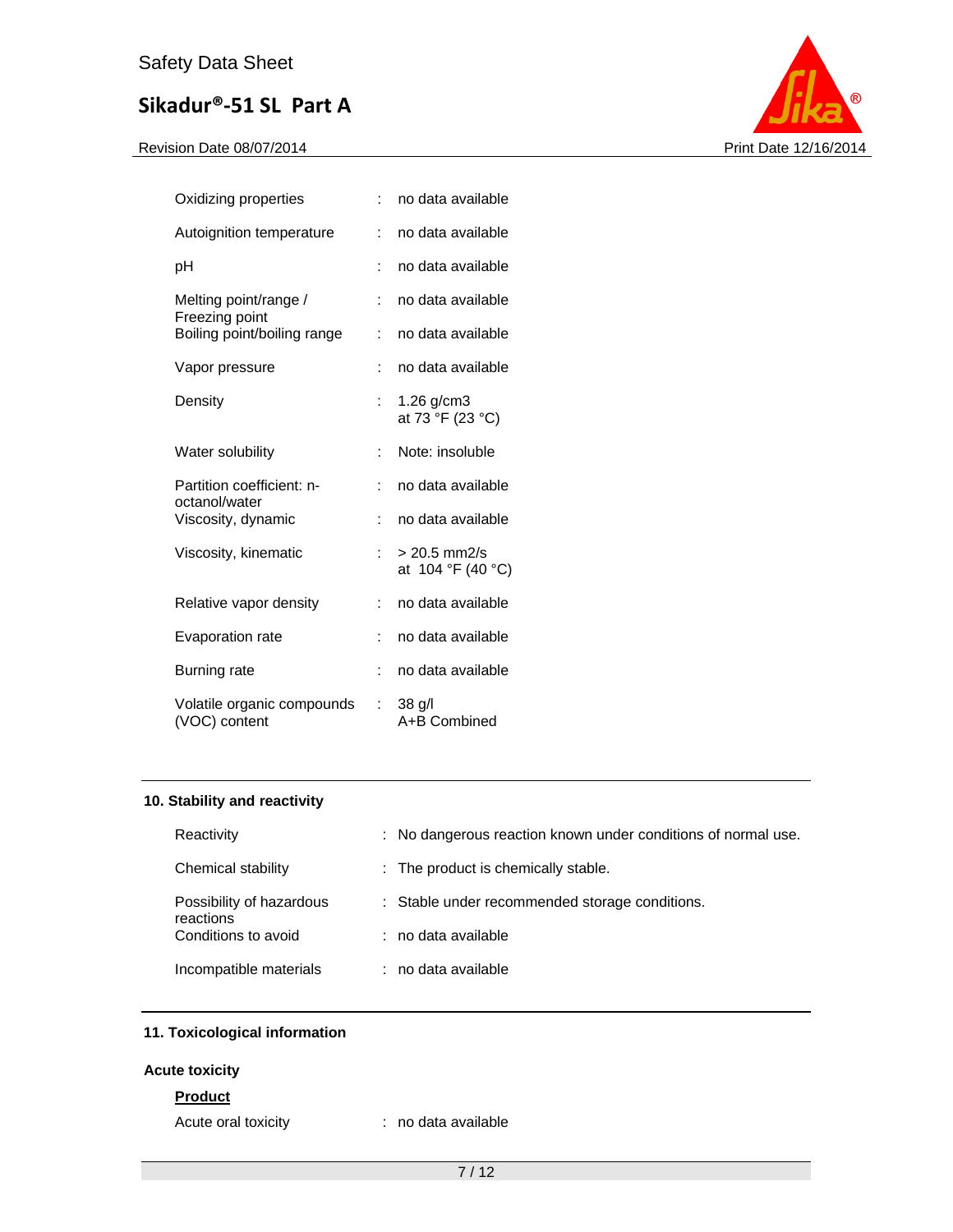Revision Date 08/07/2014 **Print Date 12/16/2014** 



| Acute inhalation toxicity | : no data available |  |
|---------------------------|---------------------|--|
| Acute dermal toxicity     | : no data available |  |

#### **Ingredients:**

#### **bisphenol-A-(epichlorhydrin) epoxy resin :**

| Acute oral toxicity |  | : LD50 Oral rat: $> 5,000$ mg/kg |  |  |
|---------------------|--|----------------------------------|--|--|
|---------------------|--|----------------------------------|--|--|

Acute dermal toxicity : LD50 Dermal rabbit: > 20,000 mg/kg

## **Phenol, 4-nonyl, branched :**

| Acute dermal toxicity | : LD50 Dermal rabbit: 3,160 mg/kg |  |
|-----------------------|-----------------------------------|--|

#### **Skin corrosion/irritation**

#### **Product**

Causes skin irritation.

#### **Serious eye damage/eye irritation**

#### **Product**

Causes serious eye damage.

## **Respiratory or skin sensitization**

#### **Product**

May cause an allergic skin reaction.

#### **Germ cell mutagenicity**

#### **Product**

| Mutagenicity | no data available |
|--------------|-------------------|
|--------------|-------------------|

#### **Carcinogenicity**

## **Product**

| ı ıvuucu        |                                                            |                                                 |
|-----------------|------------------------------------------------------------|-------------------------------------------------|
| Carcinogenicity | : May cause cancer.                                        |                                                 |
| <b>IARC</b>     | Group 1: Carcinogenic to humans                            |                                                 |
|                 | Quartz (SiO2)<br>Group 2B: Possibly carcinogenic to humans | 14808-60-7                                      |
|                 | titanium dioxide                                           | 13463-67-7                                      |
|                 | Naphthalene, pure                                          | $91 - 20 - 3$                                   |
| <b>NTP</b>      | Known to be human carcinogen                               |                                                 |
|                 | Quartz (SiO2)                                              | 14808-60-7                                      |
|                 |                                                            | Reasonably anticipated to be a human carcinogen |
|                 | Naphthalene, pure                                          | $91 - 20 - 3$                                   |

#### **Reproductive Toxicity/Fertility**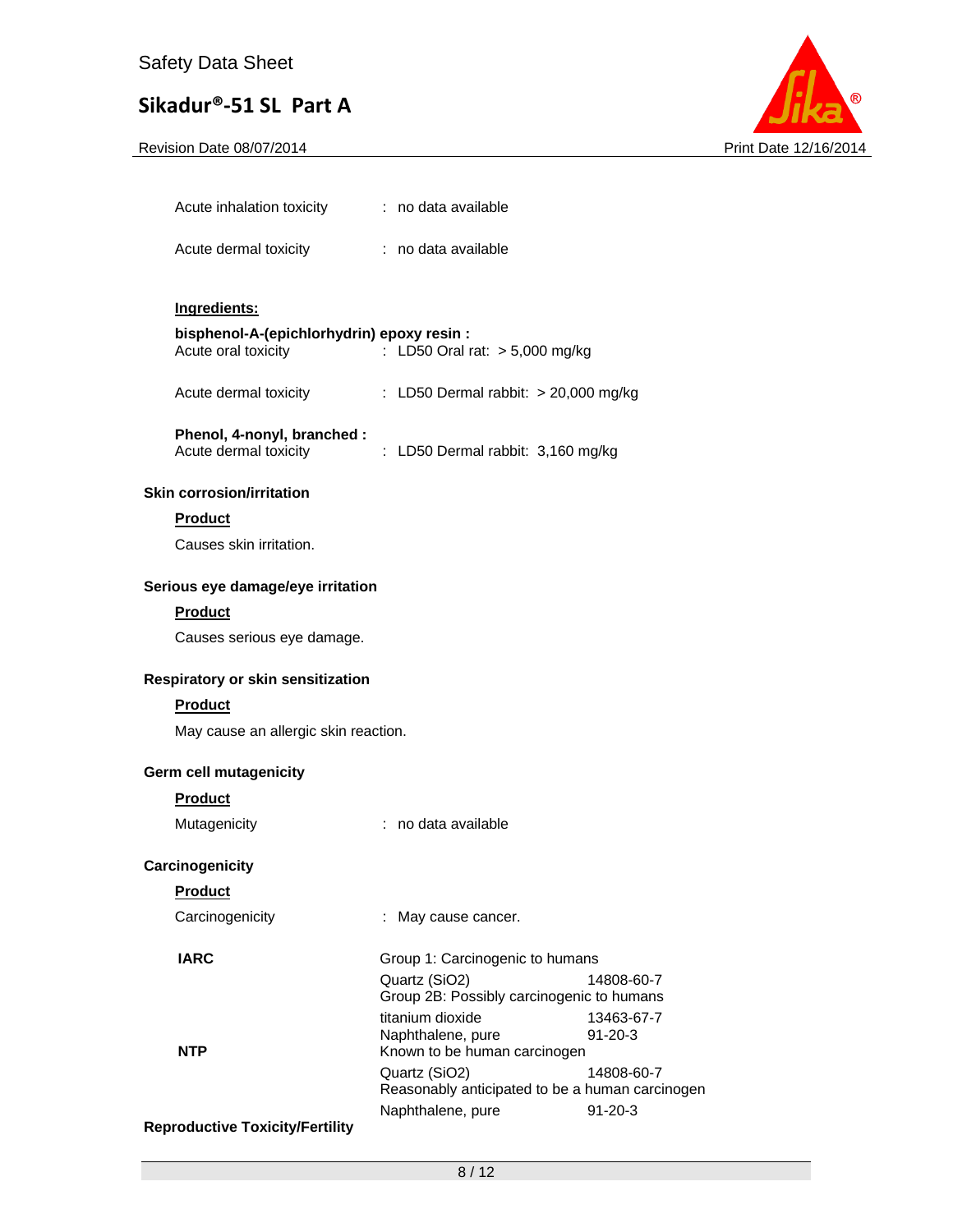Revision Date 08/07/2014 **Print Date 12/16/2014** Print Date 12/16/2014

## **Product**

Reproductive toxicity : Suspected of damaging fertility or the unborn child.

## **Reproductive Toxicity/Development/Teratogenicity**

**Product** 

Teratogenicity : no data available

#### **STOT-single exposure**

**Product** 

Assessment: no data available

#### **STOT-repeated exposure**

Once sensitized, a severe allergic reaction may occur when subsequently exposed to very low levels.

#### **Product**

Assessment: no data available

#### **Aspiration toxicity**

#### **Product**

no data available

#### **12. Ecological information**

| Other information | Do not empty into drains; dispose of this material and its<br>container in a safe way.                 |
|-------------------|--------------------------------------------------------------------------------------------------------|
|                   | Avoid dispersal of spilled material and runoff and contact<br>with soil, waterways, drains and sewers. |
|                   | Toxic to aquatic organisms, may cause long-term adverse<br>effects in the aquatic environment.         |
|                   | May be harmful to the environment if released in large<br>quantities.                                  |
|                   | Water polluting material.                                                                              |

#### **13. Disposal considerations**

| <b>Disposal methods</b> |                                                                                                                                                                                                                               |
|-------------------------|-------------------------------------------------------------------------------------------------------------------------------------------------------------------------------------------------------------------------------|
| Waste from residues     | : Disposal of this product, solutions and any by-products should<br>at all times comply with the requirements of environmental<br>protection and waste disposal legislation and any regional<br>local authority requirements. |
| Contaminated packaging  | : Empty containers should be taken to an approved waste<br>handling site for recycling or disposal.                                                                                                                           |

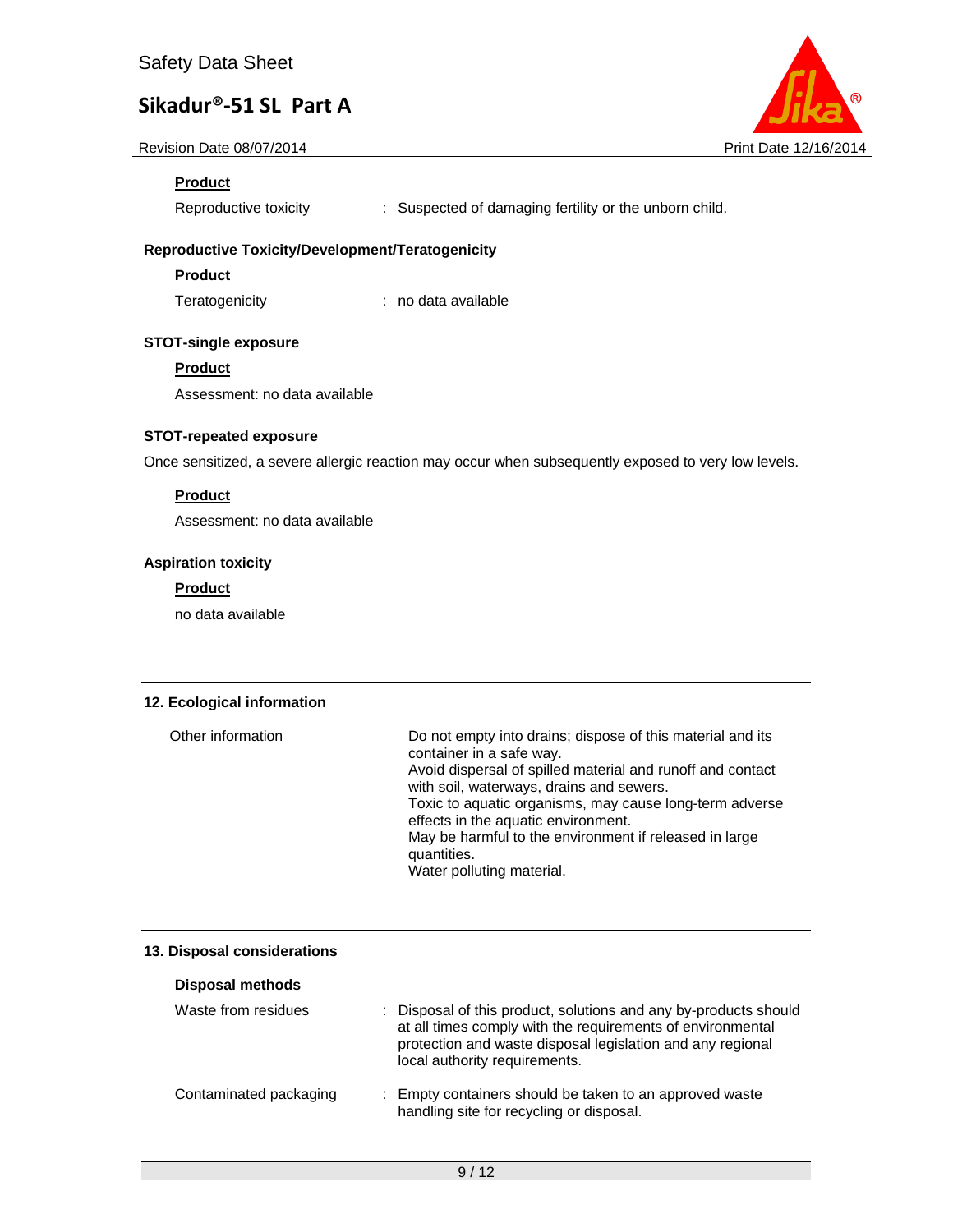Revision Date 08/07/2014 **Print Date 12/16/2014** Print Date 12/16/2014



#### **14. Transport information**

**DOT** 

Not regulated

| IATA                                        |                                                                                                   |
|---------------------------------------------|---------------------------------------------------------------------------------------------------|
| UN number                                   | 3082                                                                                              |
| Description of the goods                    | Environmentally hazardous substance, liquid, n.o.s.<br>(bisphenol-A-(epichlorhydrin) epoxy resin) |
| Class                                       | 9                                                                                                 |
| Packing group                               | Ш                                                                                                 |
| Labels                                      | 9                                                                                                 |
| Packing instruction (cargo<br>aircraft)     | 964                                                                                               |
| Packing instruction<br>(passenger aircraft) | 964                                                                                               |
| Packing instruction                         | Y964                                                                                              |
| (passenger aircraft)                        |                                                                                                   |
| <b>IMDG</b>                                 |                                                                                                   |
| UN number                                   | 3082                                                                                              |
| Description of the goods                    | ENVIRONMENTALLY HAZARDOUS SUBSTANCE, LIQUID,<br>N.O.S.                                            |
|                                             | (bisphenol-A-(epichlorhydrin) epoxy resin)                                                        |
| Class                                       | 9                                                                                                 |
| Packing group                               | Ш                                                                                                 |
| Labels                                      | 9                                                                                                 |
| EmS Number 1                                | F-A                                                                                               |
| EmS Number 2                                | $S-F$                                                                                             |
| Marine pollutant                            | yes                                                                                               |

IMDG: For Limited Quantity special provisions reference IMDG Code Chapter 3.4

**Special precautions for user** no data available

**Transport in bulk according to Annex II of MARPOL 73/78 and the IBC Code**  not applicable

#### **15. Regulatory information**

**TSCA list** : All chemical substances in this product are either listed on the TSCA Inventory or are in compliance with a TSCA Inventory exemption.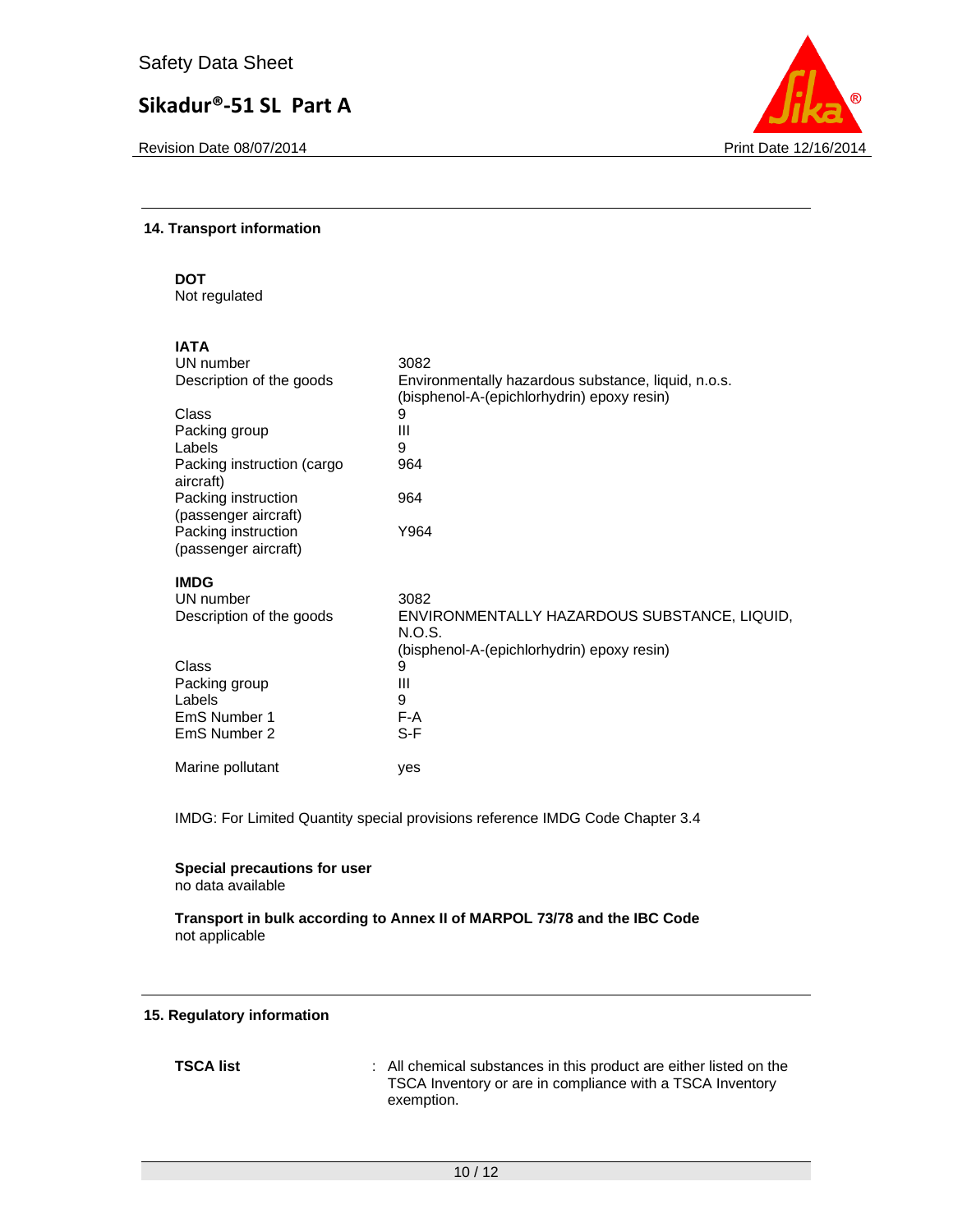Revision Date 08/07/2014 **Print Date 12/16/2014** Print Date 12/16/2014



#### **EPCRA - Emergency Planning and Community Right-to-Know**

#### **CERCLA Reportable Quantity**

This material does not contain any components with a CERCLA RQ.

#### **SARA304 Reportable Quantity**

This material does not contain any components with a section 304 EHS RQ.

| SARA 311/312 Hazards                       | : Acute Health Hazard<br>Chronic Health Hazard                                                                                                                                                         |
|--------------------------------------------|--------------------------------------------------------------------------------------------------------------------------------------------------------------------------------------------------------|
| <b>SARA 302</b>                            | : SARA 302: No chemicals in this material are subject to the<br>reporting requirements of SARA Title III, Section 302.                                                                                 |
| <b>SARA 313</b>                            | : SARA 313: This material does not contain any chemical<br>components with known CAS numbers that exceed the<br>threshold (De Minimis) reporting levels established by SARA<br>Title III, Section 313. |
| <b>Clean Air Act</b>                       |                                                                                                                                                                                                        |
| <b>Ozone-Depletion</b><br><b>Potential</b> | This product neither contains, nor was manufactured with a<br>Class I or Class II ODS as defined by the U.S. Clean Air Act<br>Section 602 (40 CFR 82, Subpt. A, App.A + B).                            |

This product does not contain any hazardous air pollutants (HAP), as defined by the U.S. Clean Air Act Section 12 (40 CFR 61).

This product does not contain any chemicals listed under the U.S. Clean Air Act Section 112(r) for Accidental Release Prevention (40 CFR 68.130, Subpart F).

**California Prop 65** 

WARNING: Cancer - www.P65Warnings.ca.gov

#### **16. Other information**

**HMIS Classification** 

| <b>Health</b>              |  |
|----------------------------|--|
| <b>Flammability</b>        |  |
| <b>Physical Hazard</b>     |  |
| <b>Personal Protection</b> |  |

**Caution:** HMIS® rating is based on a 0-4 rating scale, with 0 representing minimal hazards or risks, and 4 representing significant hazards or risks. Although HMIS® rating is not required on SDSs under 29 CFR 1910.1200, the preparer may choose to provide them. HMIS® rating is to be used with a fully implemented HMIS® program. HMIS® is a registered mark of the National Paint & Coatings Association (NPCA). Please note HMIS® attempts to convey full health warning information to all employees.

#### **Notes to Reader**